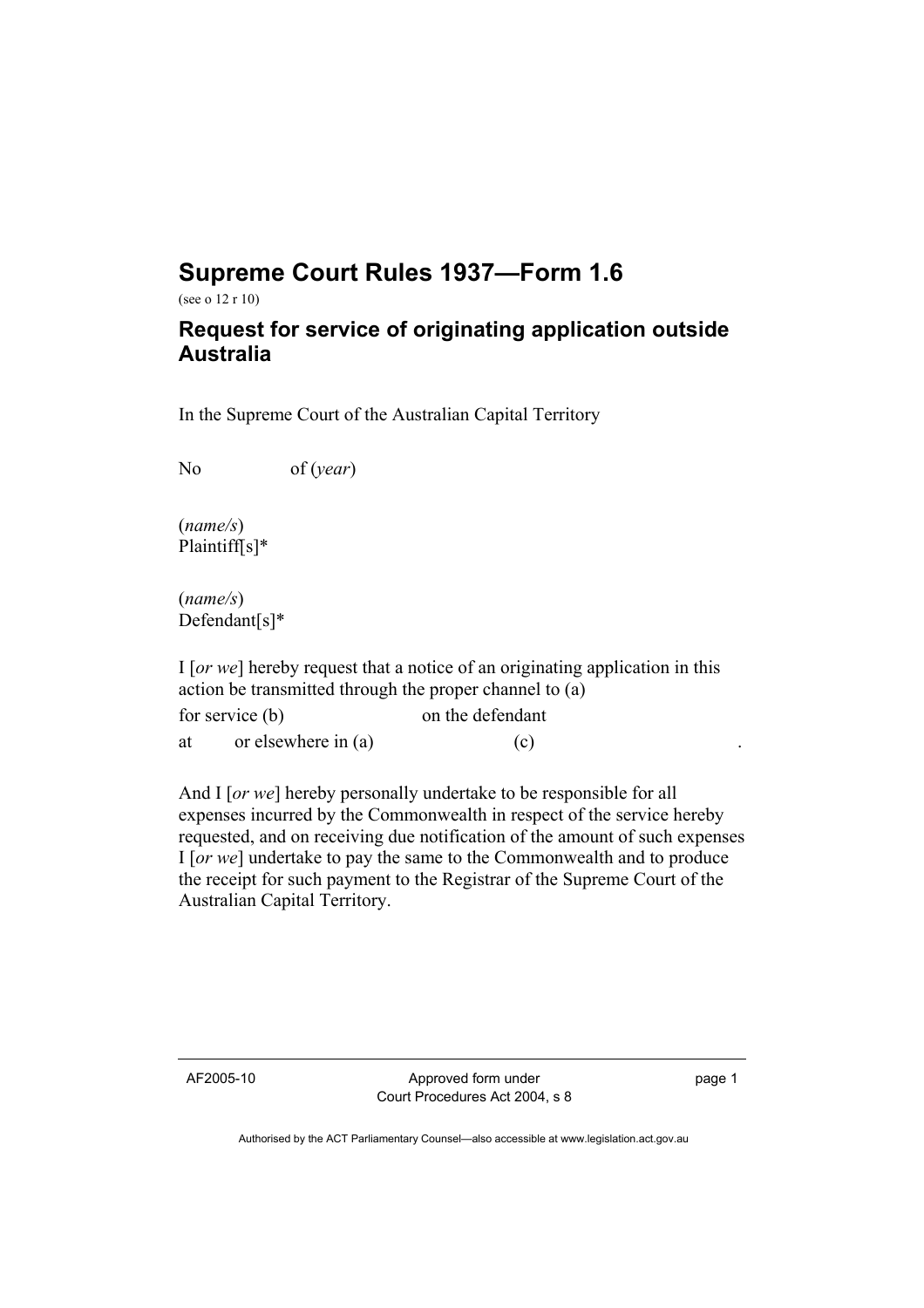Date:

Signature of solicitor:

*\*(delete if inapplicable)* 

- (a) Name of country.
- (b) Or substituted service.
- (c) Add 'directly through the Australian diplomatic or consular representative', 'directly through the British diplomatic or consular representative' or 'by the foreign judicial authority' or the like, as the case may require.

Authorised by the ACT Parliamentary Counsel—also accessible at www.legislation.act.gov.au